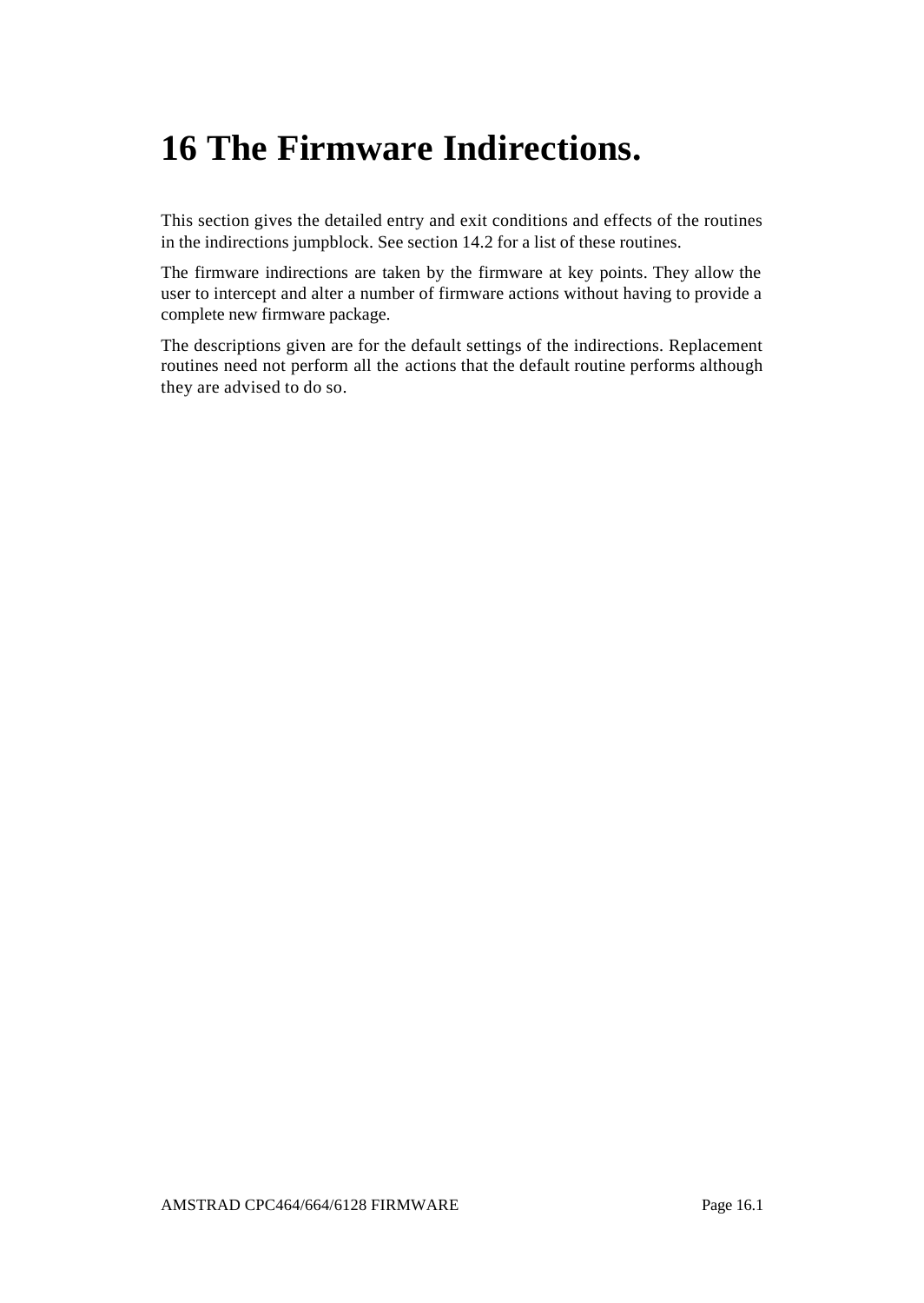## **IND : TXT DRAW CURSOR #BDCD**

Place the cursor blob on the screen (if enabled).

### **Default action:**

If the cursor is enabled and turned on then the cursor blob is drawn on the screen. If not then no action is taken. The current text position is forced into the window (see TXT VALIDATE) and the cursor blob is written at the resulting position. The cursor blob is an inverse patch. This routine will only be called twice if TXT UNDRAW CURSOR is called in between.

#### **Entry conditions:**

No conditions.

#### **Exit conditions:**

AF corrupt. All other registers preserved.

#### **Notes:**

This indirection is provided to allow the user to change the form of the cursor blob. See TXT PLACE CURSOR for a description of how the cursor blob is normally written.

The Text VDU routines call this indirection whenever the cursor is placed on the screen. All the Text VDU routines that read from the screen, write to the screen or change the current position remove the cursor (using TXT UNDRAW CURSOR) before performing their action and place it back on the screen afterwards (using TXT DRAW CURSOR). An example of such a routine is TXT WR CHAR that writes a character on the screen.

This indirection is set up when TXT INITIALISE or TXT RESET is called.

#### **Related entries:**

**TXT PLACE CURSOR TXT UNDRAW CURSOR**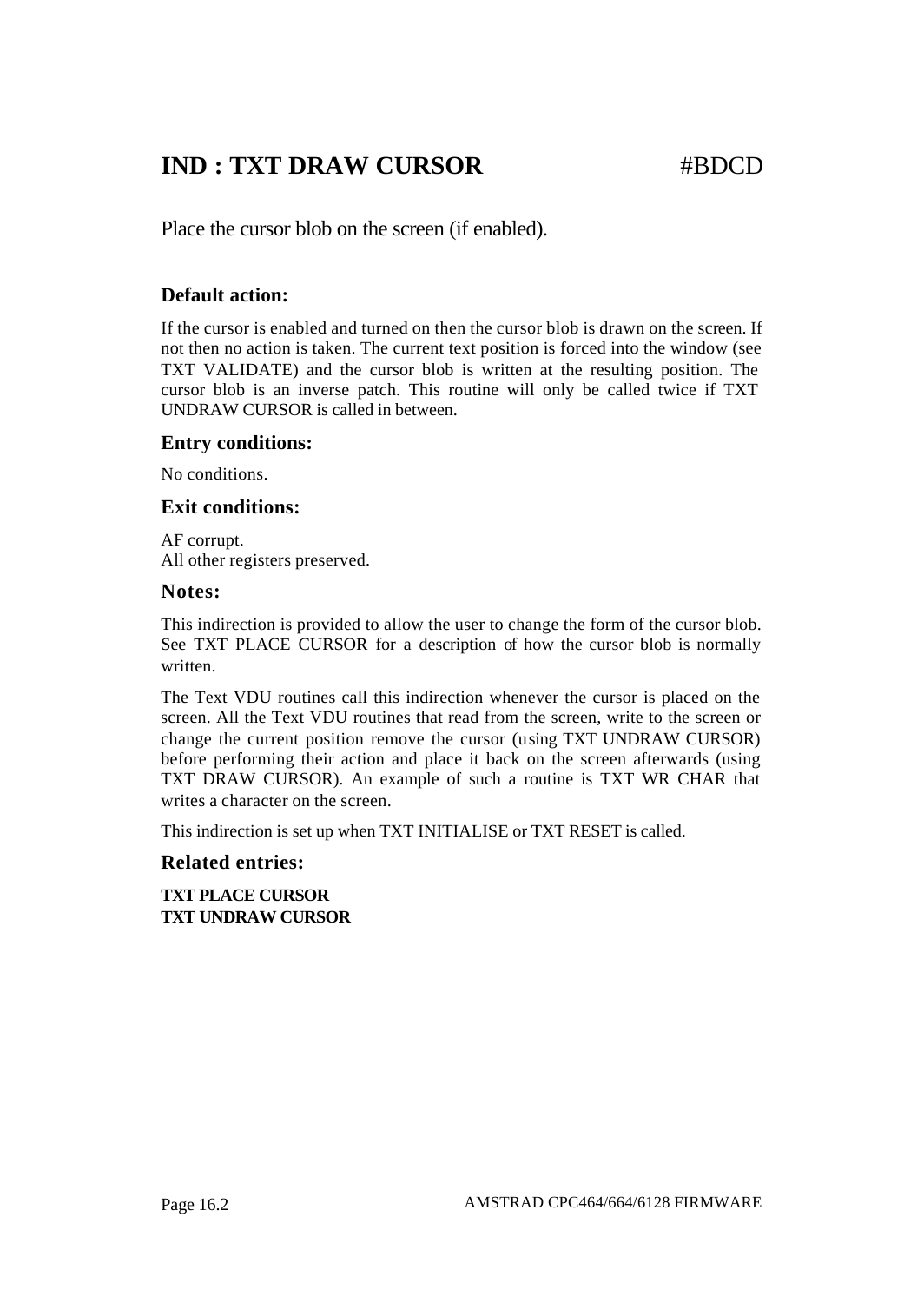## **IND : TXT UNDRAW CURSOR #BDD0**

Remove the cursor blob from the screen (if enabled).

#### **Default action:**

If the cursor is enabled and turned on then the cursor blob is removed from the screen. If not then no action is taken. The cursor blob is an inverse patch. This routine will only be called after TXT DRAW CURSOR has been used to place the cursor on the screen.

#### **Entry conditions:**

No conditions.

### **Exit conditions:**

AF corrupt. All other registers preserved.

#### **Notes:**

This indirection is provided to allow the user to change the form of the cursor blob. See TXT REMOVE CURSOR for a description of how the cursor blob is normally removed.

The Text VDU routines call this indirection to remove the cursor from the screen. All the Text VDU routines that read from the screen, write to the screen or change the current position remove the cursor (using TXT UNDRAW CURSOR) before performing their action and place it back on the screen afterwards (using TXT DRAW CURSOR). An example of such a routine is TXT WR CHAR that writes a character on the screen.

This indirection is set up when TXT INITIALISE or TXT RESET is called.

#### **Related entries:**

**TXT DRAW CURSOR TXT REMOVE CURSOR**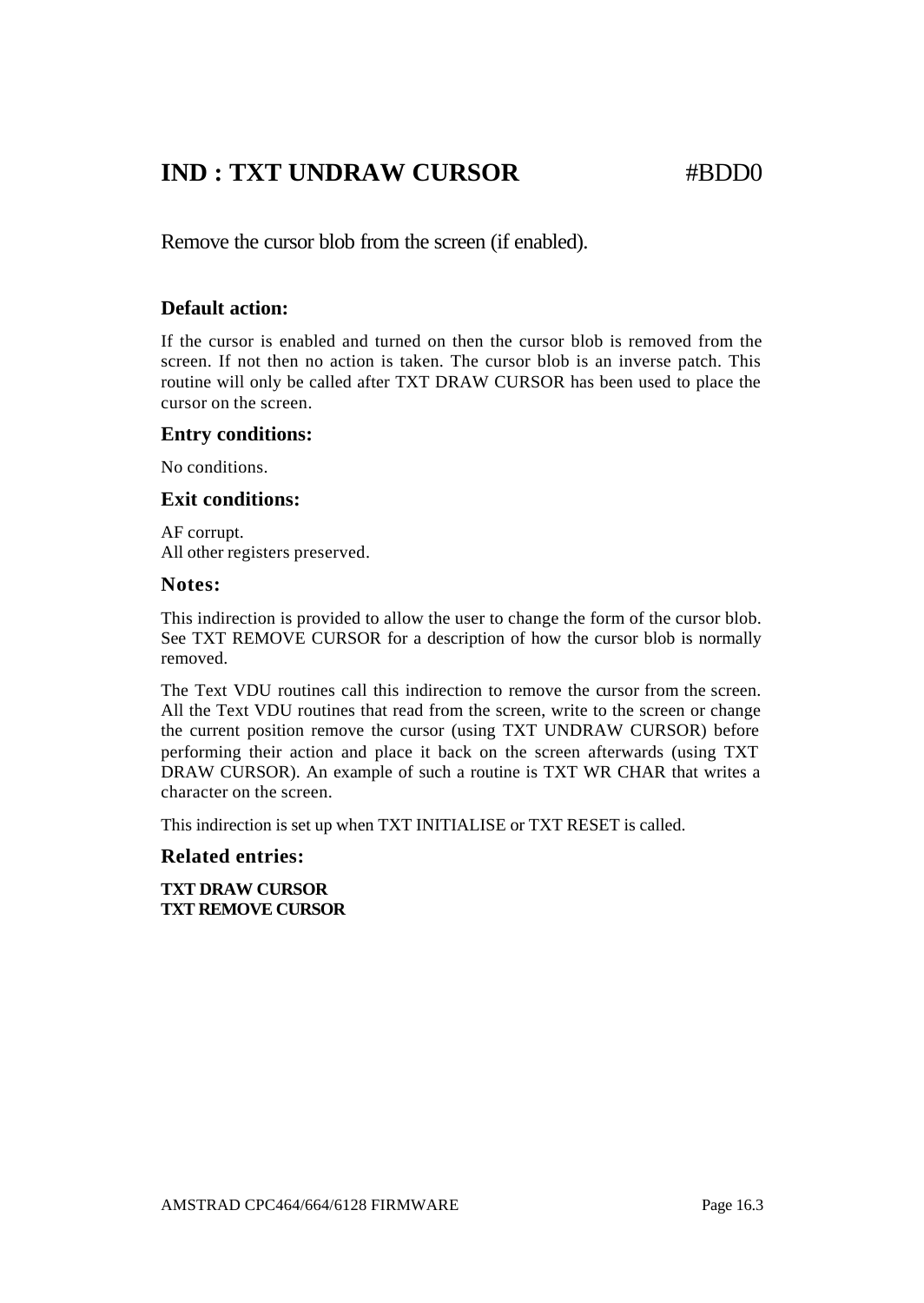## **IND : TXT WRITE CHAR** #BDD3

Write a character onto the screen.

### **Default action:**

Put a character on the screen at a character position.

#### **Entry conditions:**

A contains the character to write. H contains the physical column to write at. L contains the physical row to write at.

#### **Exit conditions:**

AF, BC, DE and HL corrupt. All other registers preserved.

#### **Notes:**

The character position to write at is given in physical coordinates. i.e. Row 0, column 0 is the top left corner of the screen. The position is not checked for legality.

TXT WRITE CHAR is called by TXT WR CHAR to print a character on the screen. The removing of the cursor blob and the calculation of the new current position are performed by TXT WR CHAR and not by TXT WRITE CHAR.

This indirection is set up when TXT INITIALISE or TXT RESET is called.

#### **Related entries:**

**TXT OUTPUT TXT UNWRITE TXT WR CHAR**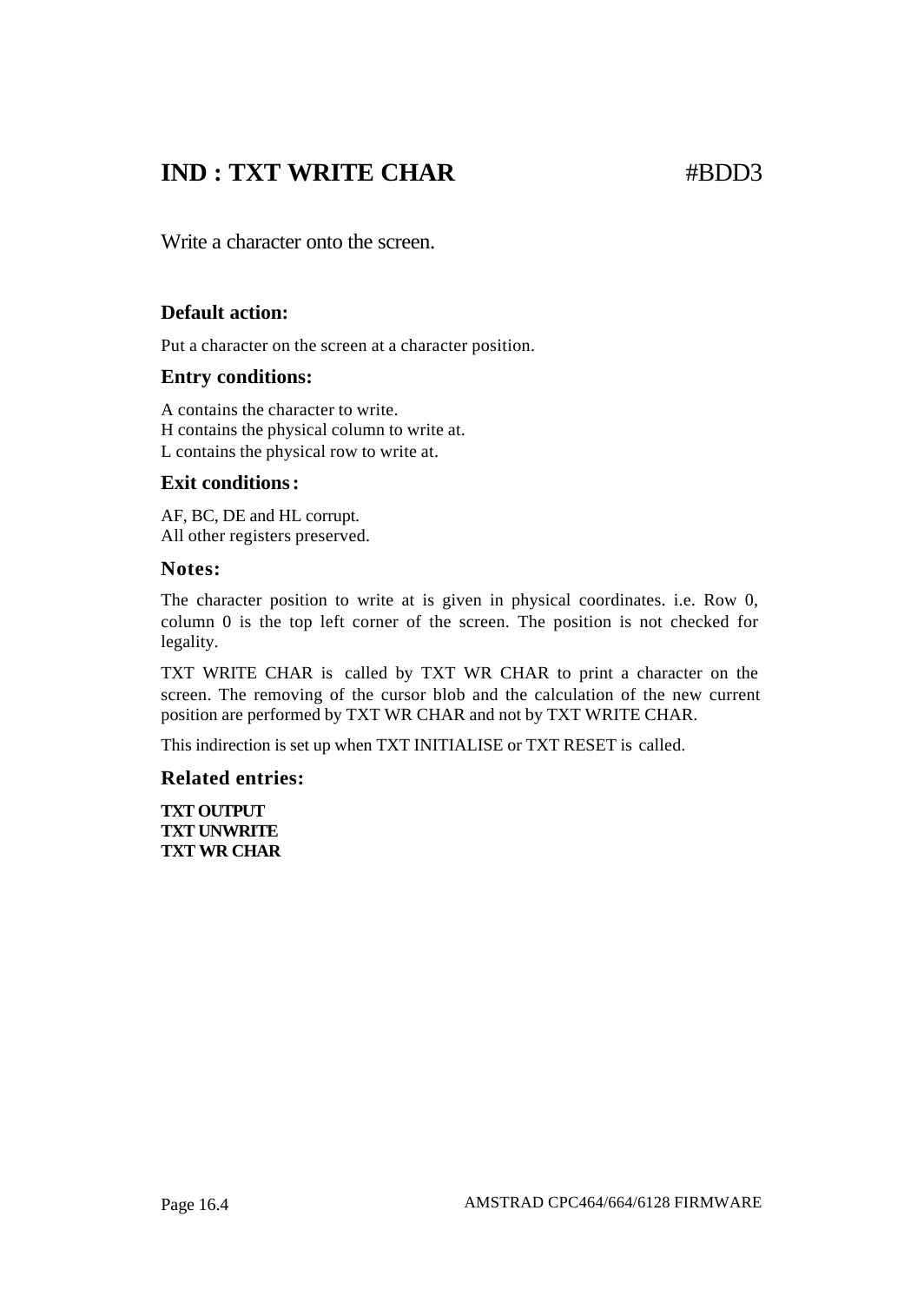## **IND : TXT UNWRITE** #BDD6

Read a character from the screen.

#### **Default action:**

Try to read a character from the screen at a character position.

#### **Entry conditions:**

H contains the physical column to read from. L contains the physical row to read from.

#### **Exit conditions:**

If a readable character was found:

Carry true. A contains the character read.

If no recognisable character was found:

Carry false. A contains zero.

Always:

BC, DE, HL and other flags corrupt. All other registers preserved.

#### **Notes:**

The character position to read from is given in physical coordinates. i.e. Row 0, column 0 is the top left corner of the screen. The position is not checked for legality.

This indirection is called by TXT RD CHAR to read a character from the screen. TXT RD CHAR removes the cursor from the screen before calling this indirection.

The read is performed by comparing the matrix found on the screen with the matrices used to generate characters. As a result changing a character matrix, changing the pen or paper inks or changing the screen (e.g. drawing a line through a character) may make the character unreadable. In particular the cursor blob will cause confusion and so it should not be on the screen

Special precautions are taken against generating inverse space (character #8F). Initially the character is read assuming that the background to the character was written in the current paper ink. If this fails to generate a recognisable character or it generates inverse space then another try is made by assuming that the character was written in the current pen ink.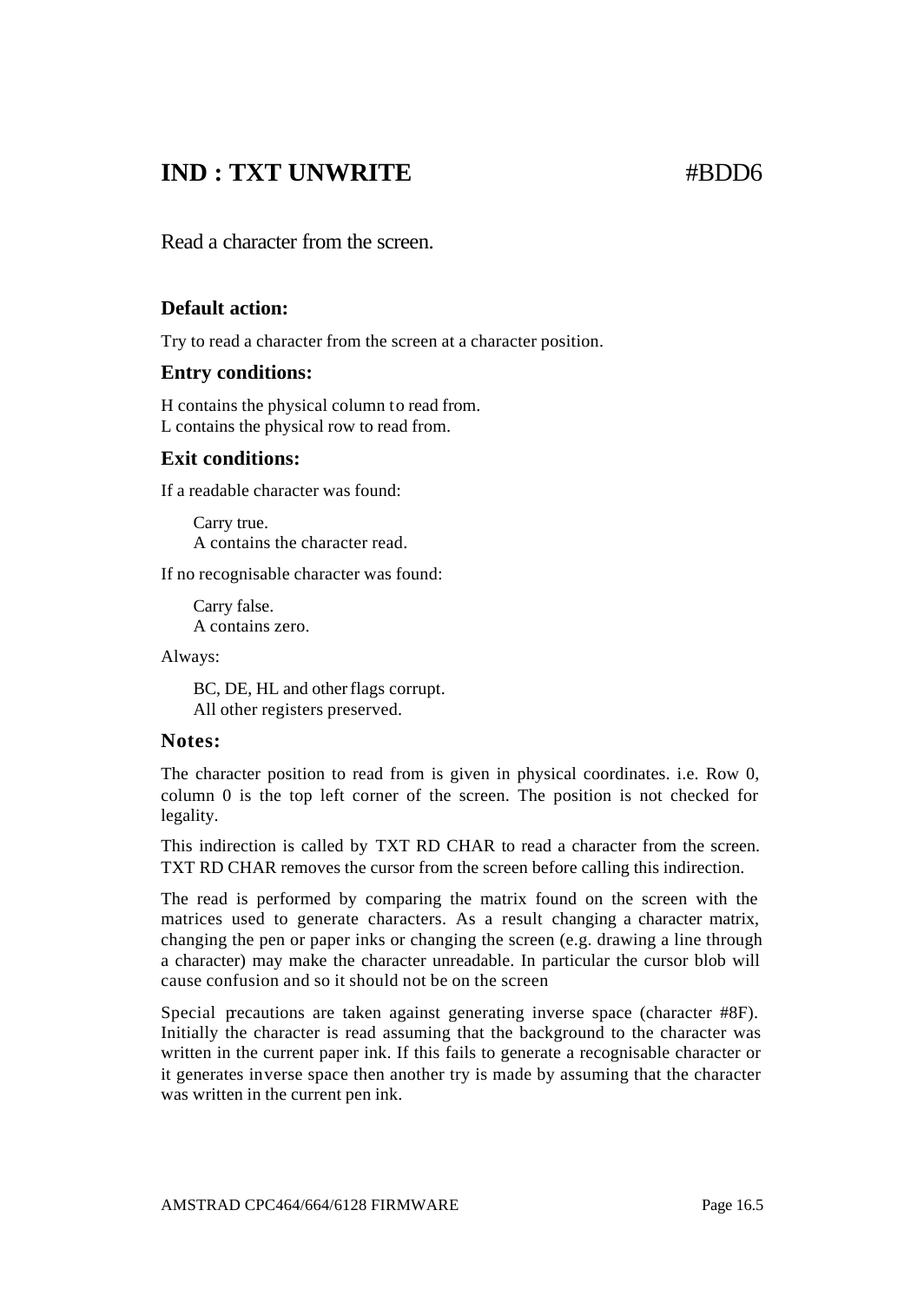The characters are scanned starting with #00 and finishing with #FF. Thus, if there are two possible character matrices that match the screen, the smaller of the two character numbers will be returned.

This indirection is set up when TXT INITIALISE or TXT RESET is called.

#### **Related entries:**

**TXT RD CHAR TXT WRITE CHAR**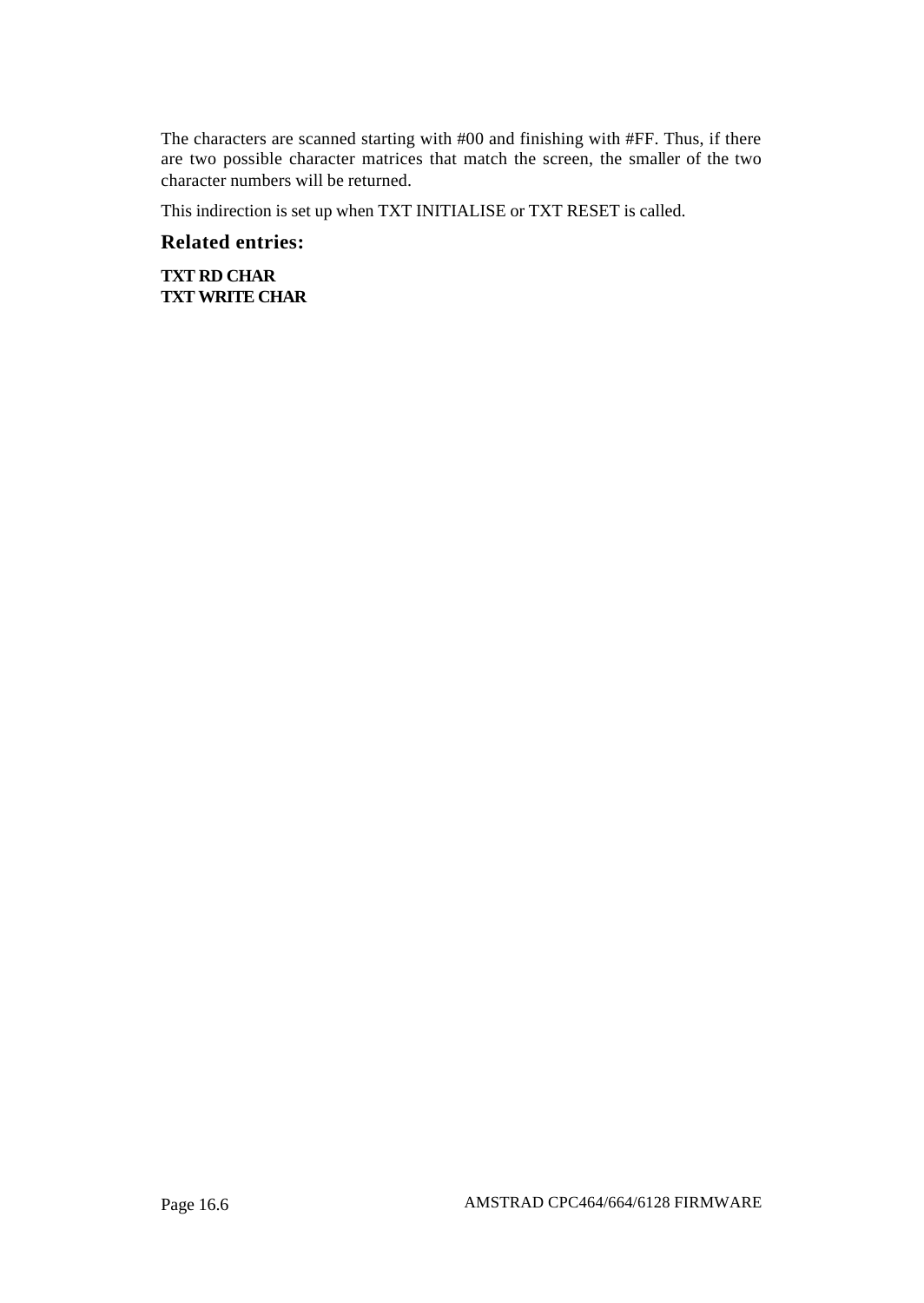## **IND : TXT UNWRITE** #BDD9

Output a character or control code.

### **Default action:**

Print a character on the screen or obey a control code (characters #00..#1F). Works on the currently selected stream (except as noted below).

#### **Entry conditions:**

A contains the character or code.

### **Exit conditions:**

AF, BC, DE and HL corrupt. All other registers preserved.

#### **Notes:**

This indirection is called by TXT OUTPUT to do the work of printing characters or obeying the control codes. It is provided to allow the user to change the method of dealing with characters and control codes or to allow the user to redirect output (to the printer for example). TXT OUTPUT merely preserves the registers around the call of TXT OUT ACTION.

Control codes may take up to 9 parameters. These are the characters sent following the initial control code. The characters sent are stored in a buffer until sufficient have been received to make up all the required parameters. The control code buffer is only long enough to accept 9 parameter characters.

There is only one control code buffer which is shared between all the streams. It is, therefore, possible to get unpredictable results if the output stream is changed part of the way through sending a control code sequence.

If the VDU is disabled then no characters will be printed on the screen. In V1.1 firmware control codes that are specially marked in the control code table will not be obeyed if the VDU is disabled. Other control codes and all control codes in V1.0 firmware will be obeyed.

If the graphics character write mode is enabled then all characters and control codes are printed using the Graphics VDU (see GRA WR CHAR) and are not obeyed. Normally characters are written by the Text VDU (see TXT WR CHAR).

This indirection is set up when TXT INITIALISE or TXT RESET is called.

#### **Related entries:**

**TXT OUTPUT TXT WR CHAR**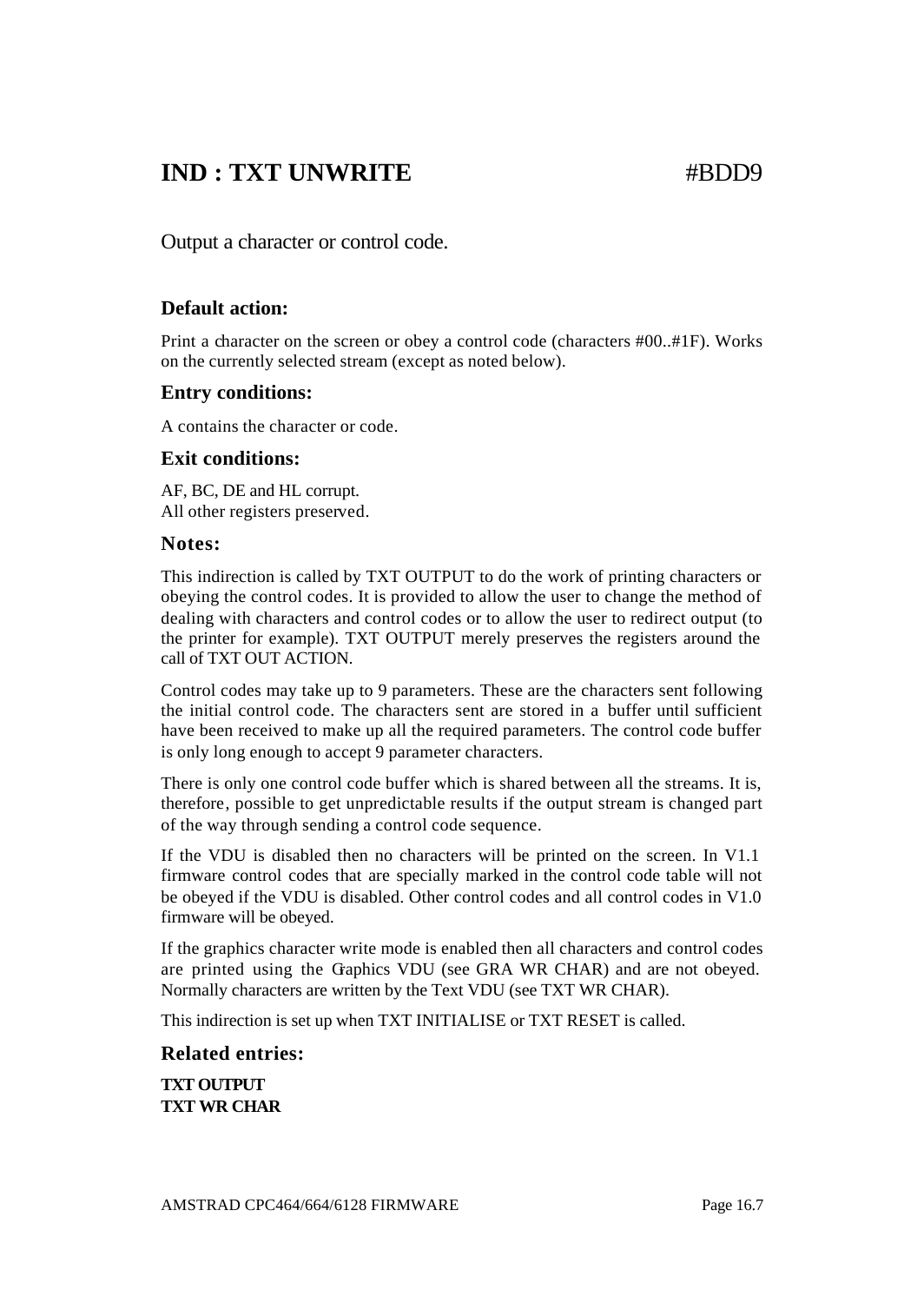## **IND : GRA PLOT** #BDDC

Plot a point.

#### **Default action:**

Check if the point lies inside the current window and if so write it in the current graphics pen ink and using the current graphics write mode. The current graphics position is always moved to the specified point.

#### **Entry conditions:**

DE contains the user X coordinate of the point to plot. HL contains the user Y coordinate of the point to plot.

#### **Exit conditions:**

AF, BC, DE and HL corrupt. All other registers preserved.

Notes:

The position of the point to plot is given in user coordinates, i.e. relative to the user origin.

This indirection is called by GRA PLOT RELATIVE and GRA PLOT ABSOLUTE to plot the point requested. It is provided to allow the user to change the method for plotting (to output to an X-Y plotter for example). GRA HOT RELATIVE converts from relative to user coordinates and then calls this indirection; GRA PLOT ABSOLUTE calls this indirection immediately.

To write the point on the screen the SCR WRITE indirection is used. Thus the point is plotted using the current graphics write mode.

This indirection is set up when GRA INITIALISE or GRA RESET is called.

#### **Related entries:**

**GRA PLOT ABSOLUTE GRA PLOT RELATIVE GRA TEST SCR WRITE**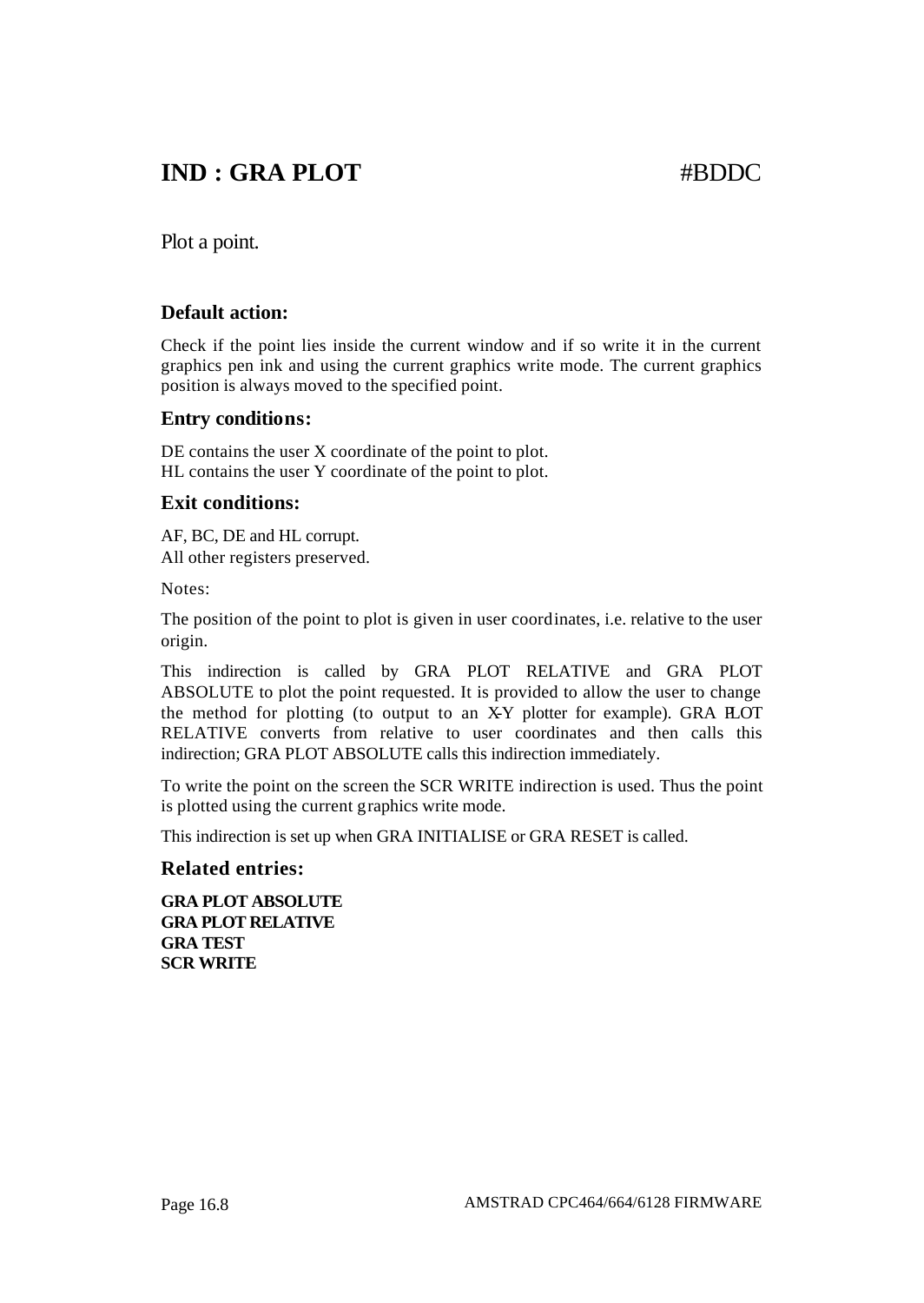## **IND : GRA TEST** #BDDF

Test a point.

#### **Default action:**

Cheek if the point is inside the graphics window and return the ink it is currently set to if so. Otherwise, return the current graphic paper ink. The current graphics position is always moved to the specified point.

#### **Entry conditions:**

DE contains the user X coordinate of the point to test. HL contains the user Y coordinate of the point to test.

#### **Exit conditions:**

A contains the decoded ink of the specified point.

BC, DE, HL and flags corrupt. All other registers preserved.

#### **Notes:**

The position of the point to test is given in user coordinates, i.e. relative to the user origin.

This indirection is used by GRA TEST RELATIVE and GRA TEST ABSOLUTE to test the point requested. It is provided to allow the user to change the method for testing (comparing with the current pen ink for example). GRA TEST RELATIVE converts from relative to user coordinates and then calls this indirection; GRA TEST ABSOLUTE calls this indirection immediately.

To test the ink of a point inside the window the SCR READ indirection is used.

This indirection is set up when GRA INITIALISE or GRA RESET is called.

#### **Related entries:**

**GRA PLOT GRA TEST ABSOLUTE GRA TEST RELATIVE SCR READ**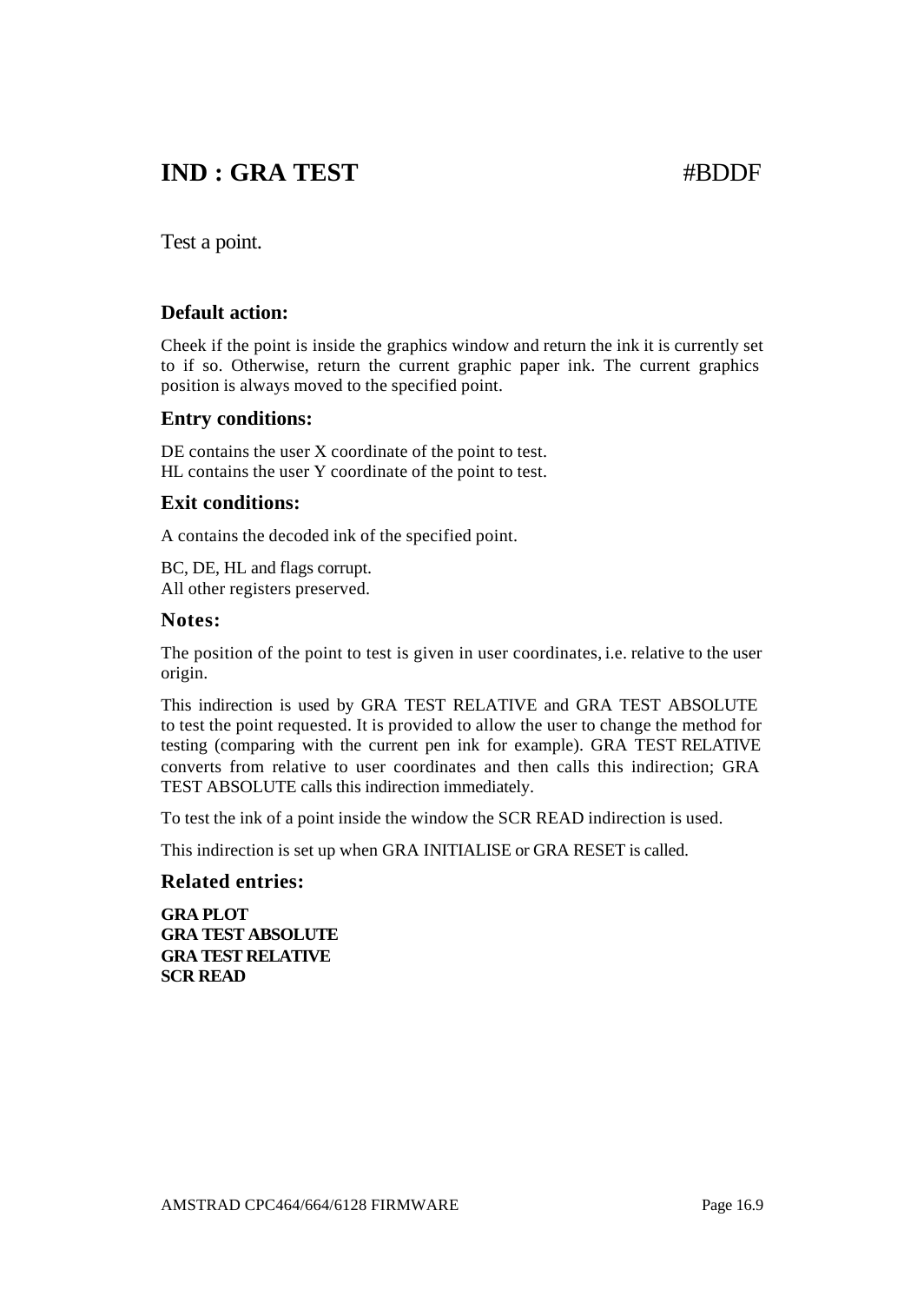## **IND : GRA LINE** #BDE2

Draw a line.

### **Default action:**

Draw a line between the current graphics position and the given endpoint using the current graphics write mode. Points on the line that lie outside the current graphics window will not be plotted. The current graphics position is always moved to the specified endpoint.

#### **Entry conditions:**

DE contains the user X coordinate of the endpoint. HL contains the user Y coordinate of the endpoint.

#### **Exit conditions:**

AF, BC, DE and HL corrupt. All other registers preserved.

#### **Notes:**

The position of the endpoint is given in user coordinates, i.e. relative to the user origin.

This indirection is used by GRA LINE RELA TIVE and GRA LINE ABSOLUTE to draw the line requested. It is provided to allow the user to change the method for line drawing (to output to an XY plotter for example). GRA LINE RELATIVE converts from relative to user coordinates and then calls the indirection; GRA LINE ABSOLUTE calls the indirection immediately.

The line is split up into horizontal or vertical sections that are drawn separately (see SCR HORIZONTAL and SCR VERTICAL). The SCR WRITE indirection is called to write the points in these sections. This means that the line is plotted using the current graphics write mode.

In V1.0 firmware the line is plotted in the current pen ink. But in V1.l firmware the setting of the line mask determines how pixels on the line will be plotted. The line mask is bit significant and is used repeatedly in the order bit 7, bit 6 down to bit 0 for each pixel in the line. If the bit is one then the pixel is plotted in the graphics pen ink. If the bit is zero then the action taken depends on the graphics background write mode. If the background mode is opaque then the pixel is plotted in the graphics paper ink. If the background mode is transparent then the pixel is not plotted.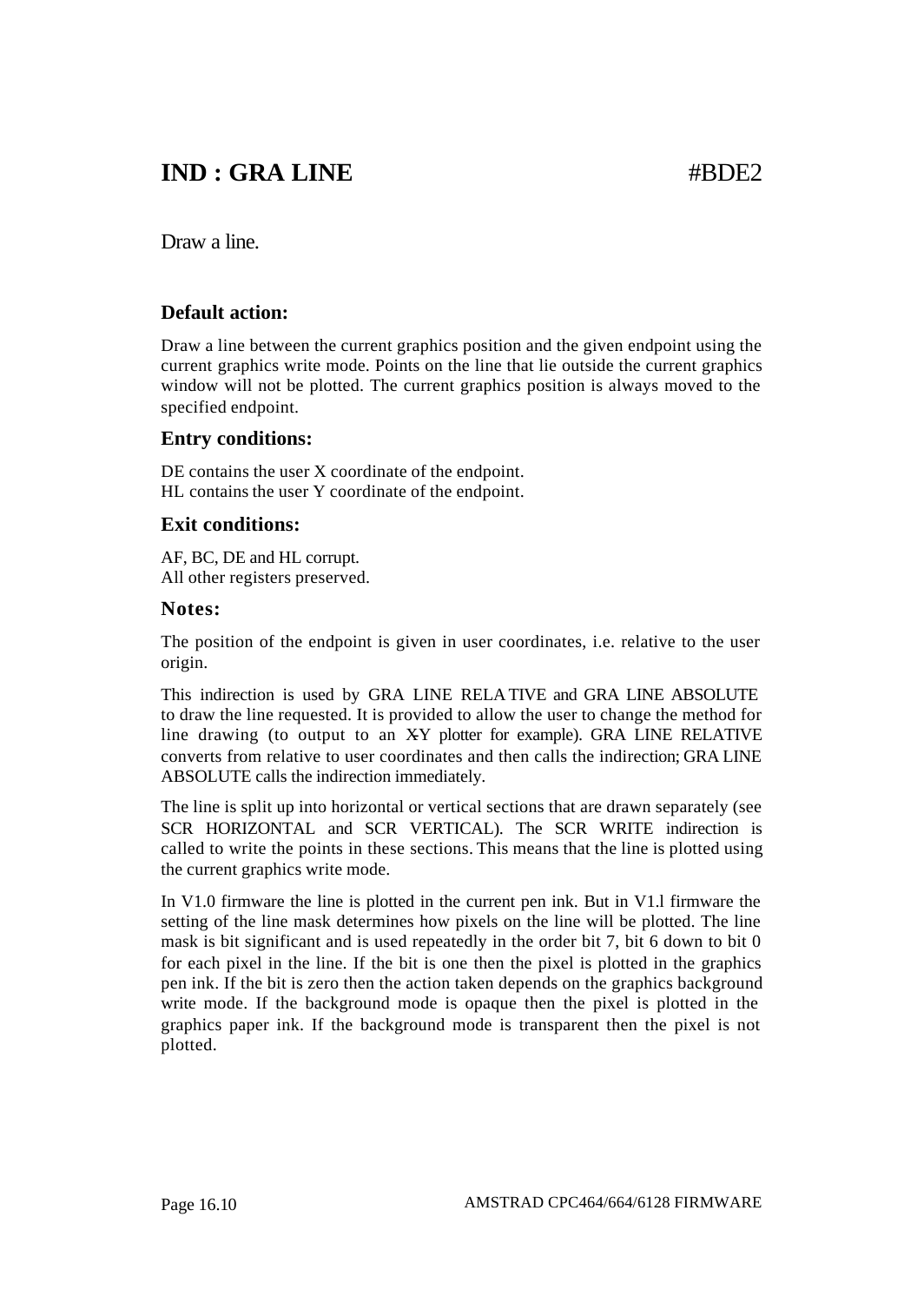In V 1.1 firmware the first pixel of the line (that at the current graphics position) is not plotted if the first point plotting mode is set false.

This indirection is set up when GRA INITIALISE or GRA RESET is called.

#### **Related entries:**

**GRA LINE ABSOLUTE GRA LINE RELATIVE GRA SET BACK GRA SET FIRST GRA SET LINE MASK SCR HORIZONTAL SCR VERTICAL**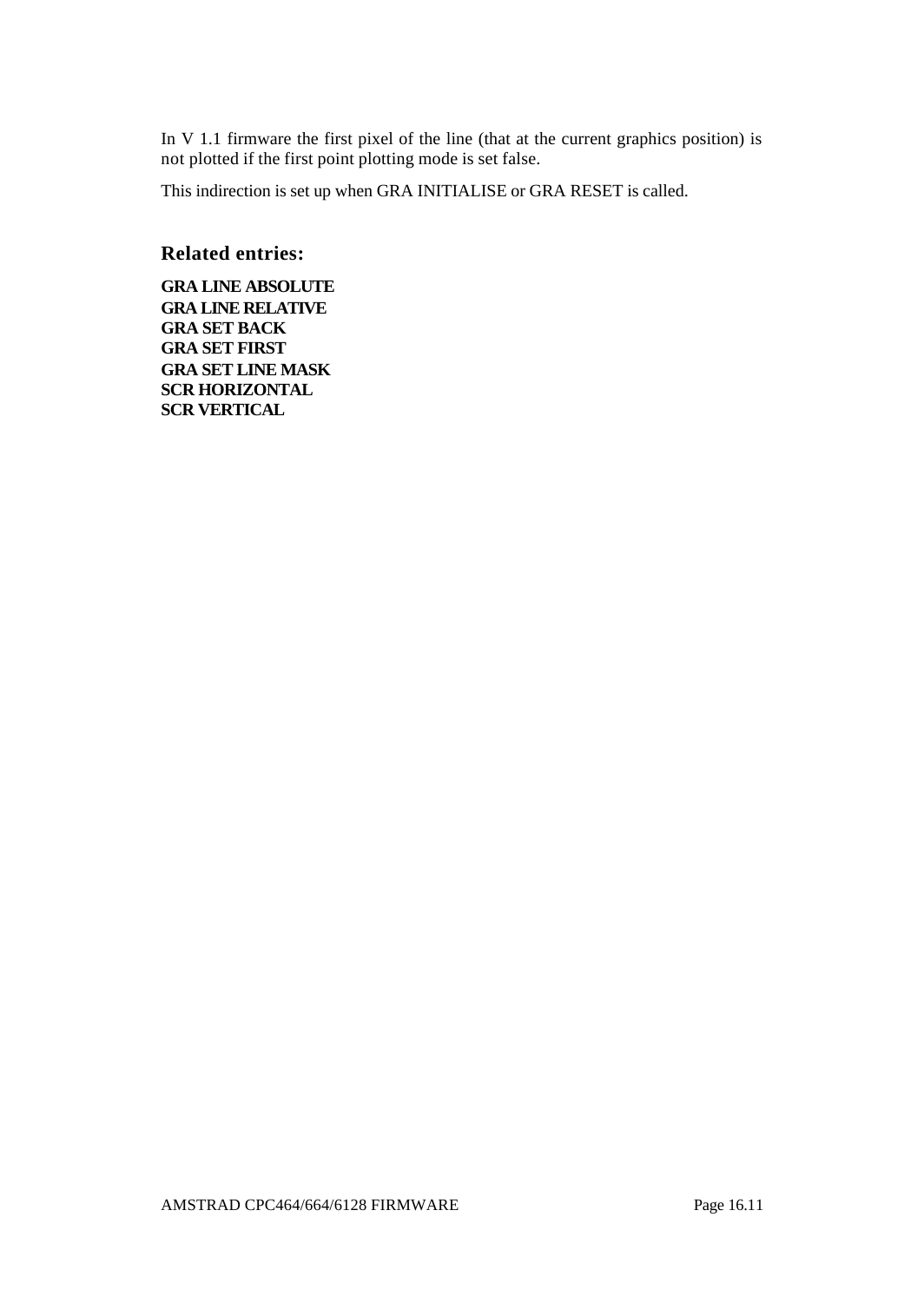## **IND : SCR READ #BDE5**

Read a pixel from the screen.

#### **Default action:**

Read a pixel from the screen and decode its ink.

#### **Entry conditions:**

HL contains the screen address of the pixel. C contains the mask for the pixel.

#### **Exit conditions:**

A contains the decoded ink that the pixel was set to.

Flags corrupt. All other registers preserved.

#### **Notes:**

The mask supplied must be a mask for a single pixel otherwise the decoding of the ink read from the screen will not work correctly.

This indirection is set up when SCR NITIALISE or SCR RESET is called. It is called by GRA TEST.

#### **Related entries:**

**GRA TEST SCR WRITE**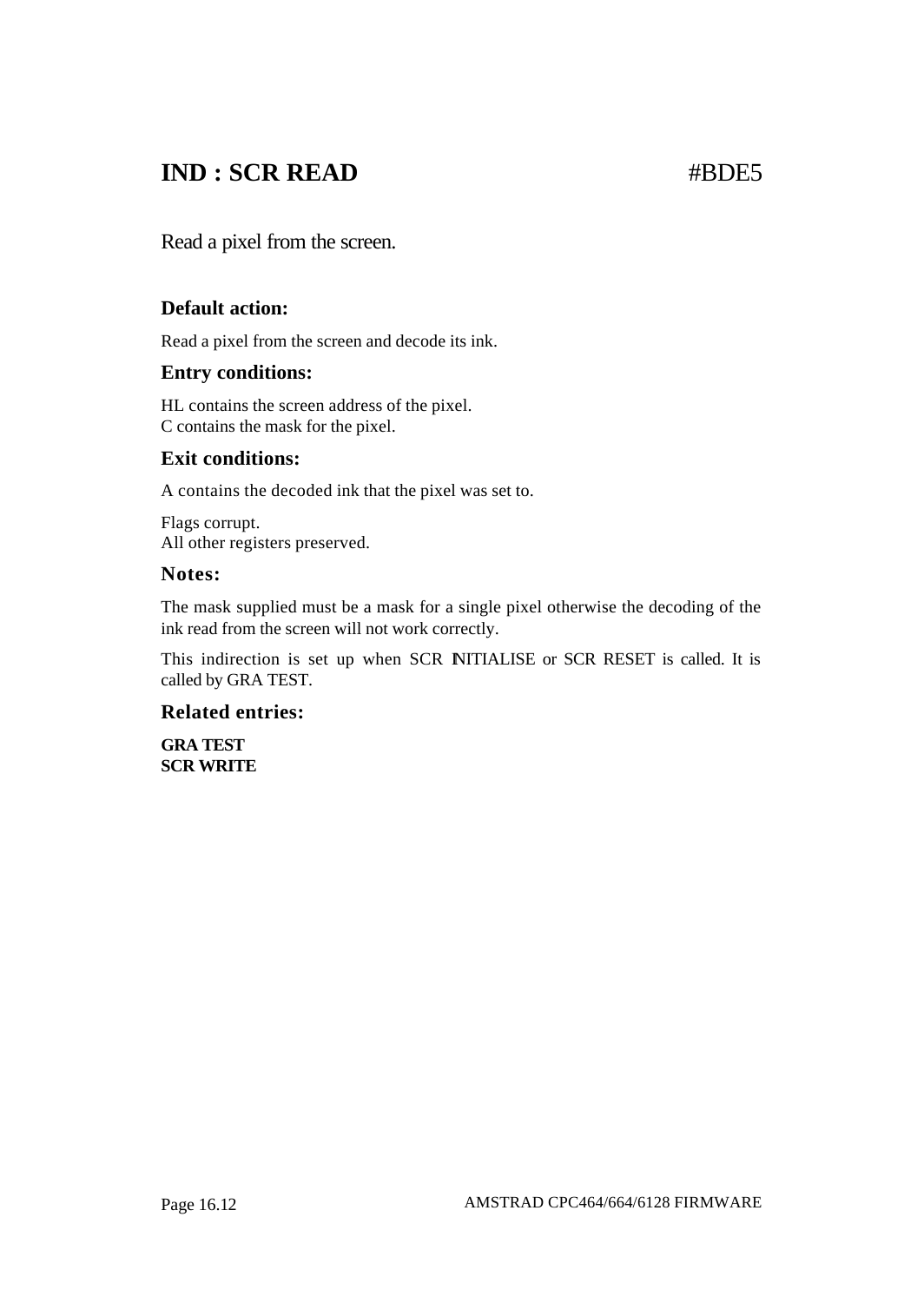## **IND : SCR WRITE** #BDE8

Write pixel(s) using the current graphics write mode.

#### **Default action:**

Plot a pixel or pixels on the screen using the current graphics write mode.

#### **Entry conditions:**

HL contains the screen address of the pixel(s). C contains the mask for the pixel(s). B contains the encoded ink to plot with.

#### **Exit conditions:**

AF corrupt. All other registers preserved.

#### **Notes:**

The pixel mask supplied can be for a single pixel or more than one pixel (or even no pixels). The ink supplied should be encoded to cover the whole of a byte (see SCR INK ENCODE).

The pixel is plotted using the current Graphics VDU write mode. These modes are:

| FORCE      | Pixel is set to the new ink irrespective of the old ink.                                                |
|------------|---------------------------------------------------------------------------------------------------------|
| <b>XOR</b> | Pixel is set to the ink formed by exclusive-oring the new ink for<br>the pixel and its current setting. |
| <b>AND</b> | Pixel is set to the ink formed by anding the new ink for the pixel<br>and its current setting.          |
| <b>OR</b>  | pixel is set to the ink formed by oring the new ink for the pixel and                                   |

its current setting.

The write mode can be set by calling SCR ACCESS appropriately.

This indirection is called by all Graphics VDU write routines, in particular GRA PLOT RELATIVE, GRA PLOT ABSOLUTE, GRA LINE RELATIVE, GRA LINE ABSOLUTE and GRA WR CHAR, to plot pixels on the screen. It is provided to allow the user to intercept the lowest level of point plotting (perhaps to add yet another plotting mode).

This indirection is set up when SCR INITIALISE or SCR RESET is called.

#### **Related entries:**

**GRA PLOT SCR ACCESS SCR PIXELS SCR READ**

AMSTRAD CPC464/664/6128 FIRMWARE Page 16.13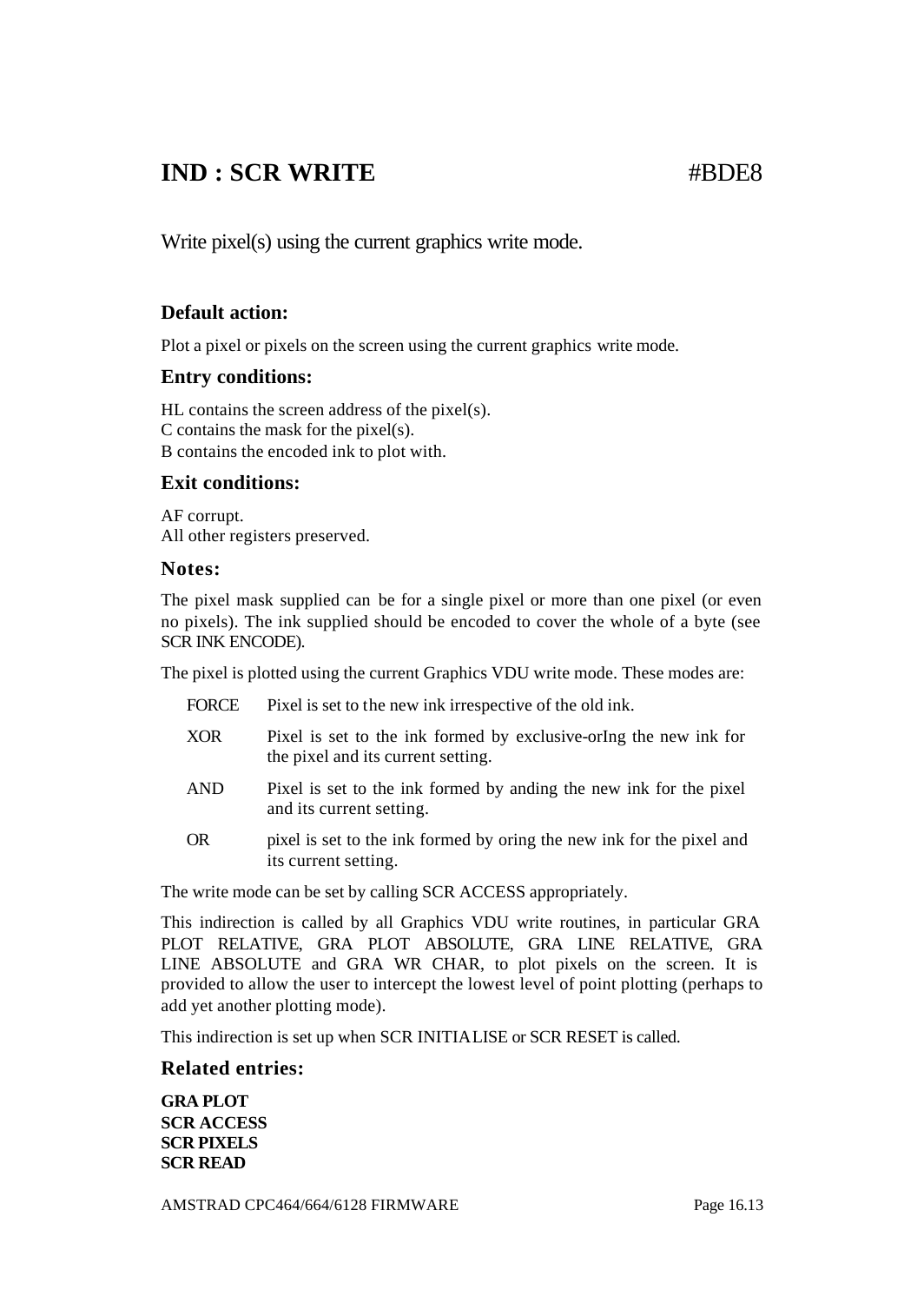## **IND : SCR MODE CLEAR #BDEB**

Clear the screen to ink 0.

### **Default action:**

Clear the screen memory to zeros. This indirection is provided to allow the user to prevent the screen being cleared after the mode is changed.

#### **Entry conditions:**

No conditions.

#### **Exit conditions:**

AF, BC, DE and HL corrupt. All other registers preserved.

#### **Notes:**

Normally this indirection performs the actions described in SCR CLEAR. In V1.0 firmware it is necessary for the user to set up the inks if this indirection is intercepted (see Appendix XIII). In V1.1 firmware the screen pack sets up the inks for the user after SCR MODE CLEAR has been called. This indirection is set up when SCR INITIALISE or SCR RESET is called. N.B. When this indirection is called the text and graphics VDUs are in non-standard states.

#### **Related entries:**

**SCR CLEAR SCR SET MODE**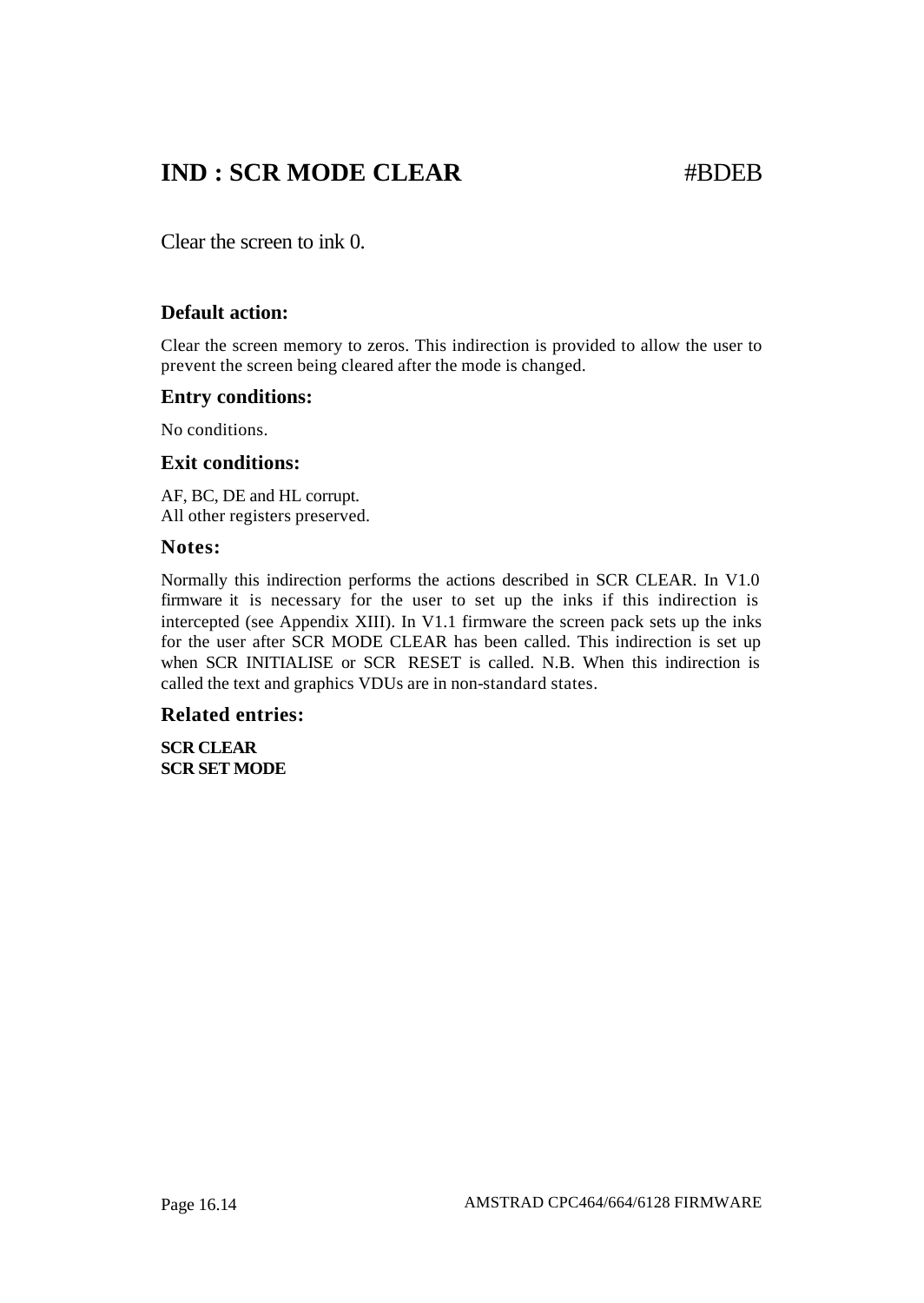## **IND : KM TEST BREAK** #BDEE

Test for break (or reset).

#### **Default action:**

Test if the escape key is pressed, if not then no action is taken. If escape, shift and control are all pressed and no other keys then the system is reset. Otherwise, a break event is reported (see KM BREAK EVENT).

#### **Entry conditions:**

Interrupts disabled. C contains shift and control key states.

#### **Exit conditions:**

AF and HL corrupt. All other registers preserved.

#### **Notes:**

This indirection is called by the firmware from the interrupt path. Thus interrupts are disabled and they must remain disabled.

If bit 7 of C is set then the control key is pressed. If bit 5 of C is set then one of the shift keys is pressed.

This indirection is called after the keys have been scanned and the escape key was found to have been pressed. It is provided to allow the user to alter the action of a break (particularly to prevent the system reset, see RESET ENTRY).

This indirection is set up when KM INITIALISE or KM RESET is called.

**Related entries:**

**KM BREAK EVENT**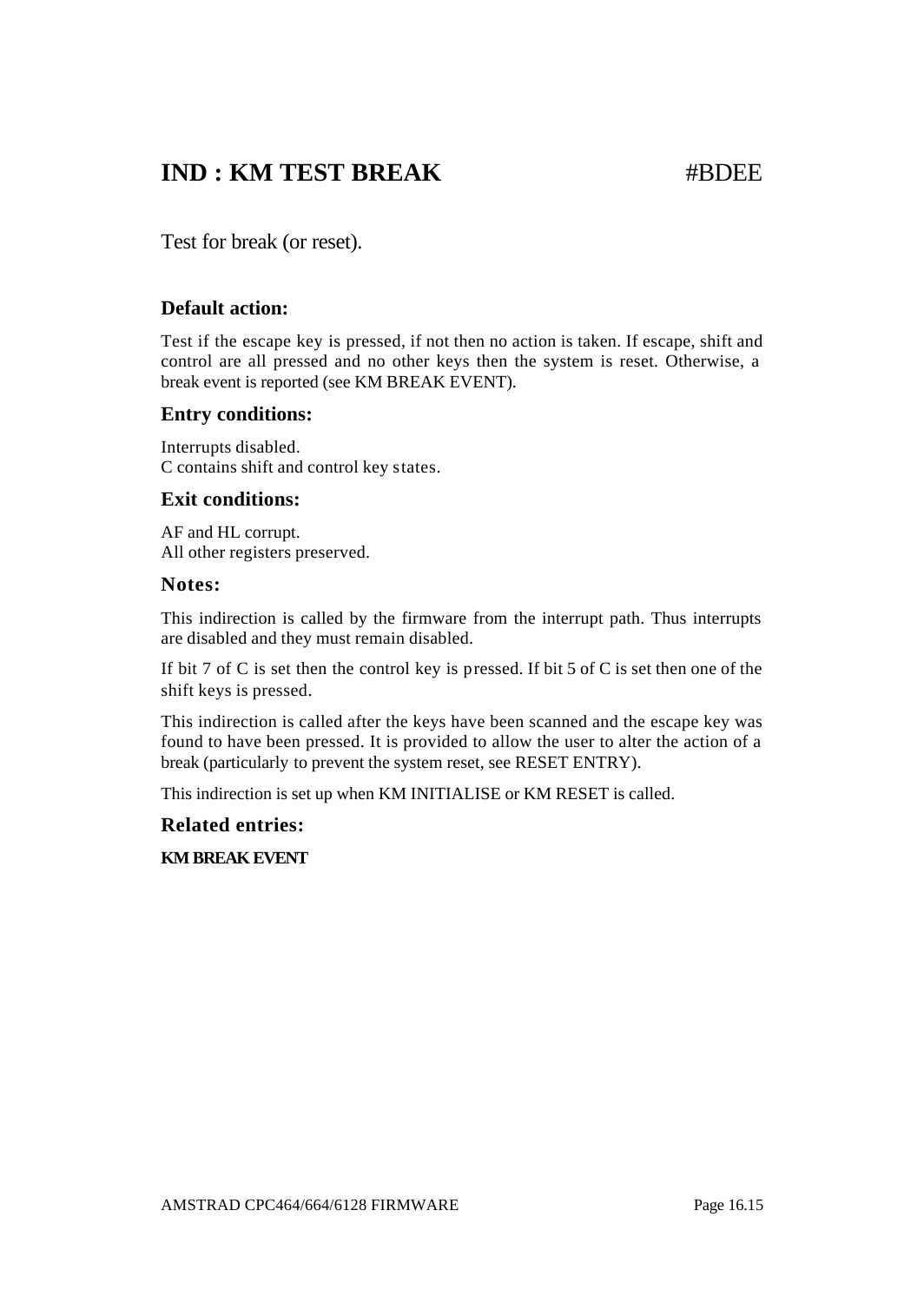## **IND : MC WAIT PRINTER** #BDF1

Print a character or time out.

#### **Default action:**

Wait for the Centralises port to become not busy and then send a character to it. If the port remains busy for a long time the routine times out and the character is not sent.

#### **Entry conditions:**

A contains the character to send.

#### **Exit conditions:**

If the character was sent OK:

Carry true.

If the Centronics port timed out:

Carry false.

Always:

A and BC corrupt. All other registers preserved.

#### **Notes:**

This indirection is provided to allow the user to drive the printer in a different way. For example, 'escape sequences' could be handled or the time out could be changed.

This indirection is called by the routine MC PRINT CHAR. It tests whether the printer is busy in the same way as MC BUSY PRINTER and sends the character in the same way as MC SEND PRINTER.

This indirection is set up when MC RESET PRINTER is called.

#### **Related entries:**

**MC BUSY PRINTER MC PRINT CHAR MC SEND PRINTER**